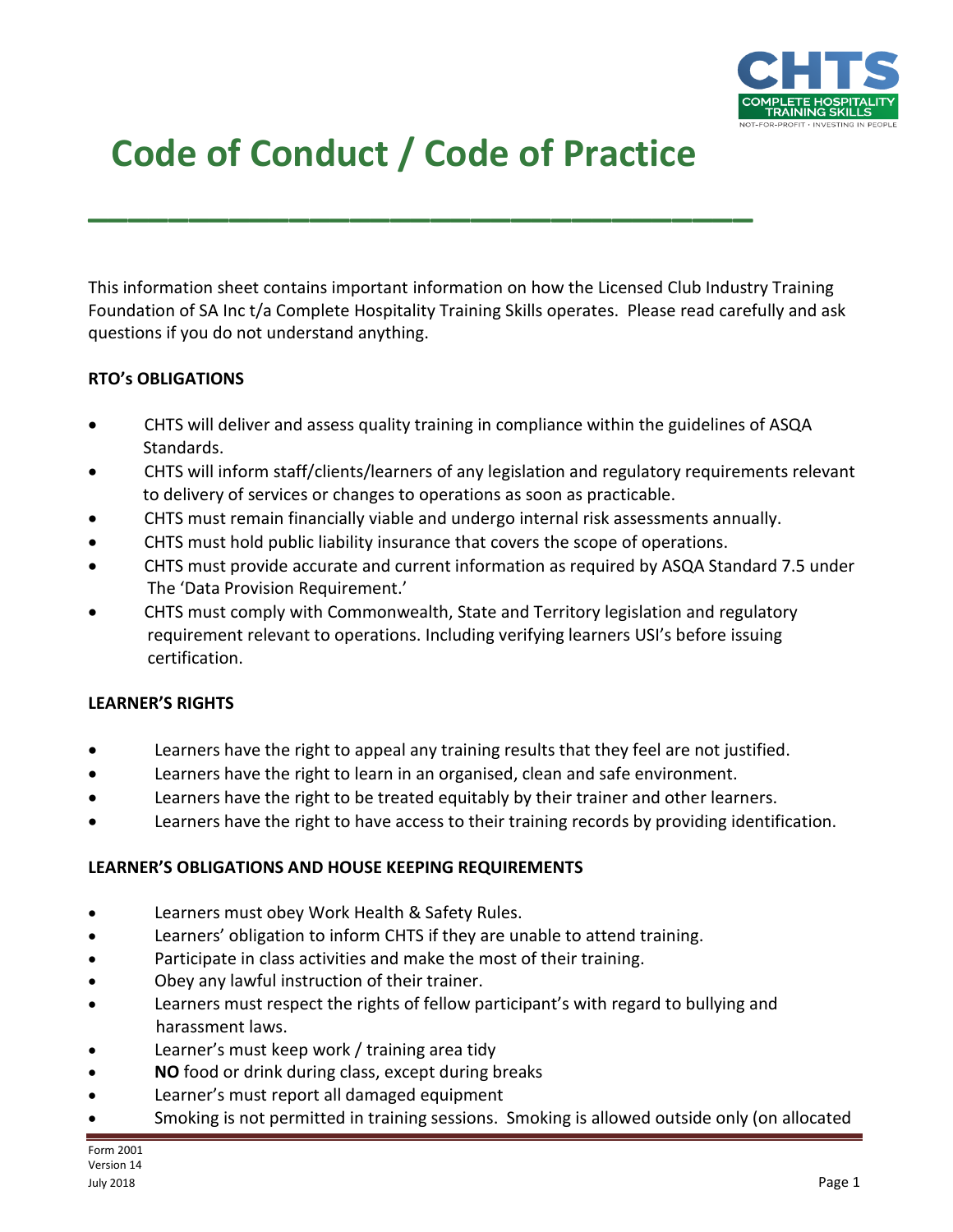breaks).

- Learner's should dress appropriately, neat casual.
- Respect other tenants within Clubs SA House environment.

# **ACCESS AND EQUITY**

Access and equity covers three broad areas: Discrimination, Harassment and Affirmative Action, it is about removing barriers and opening up opportunities. In education and training, it means ensuring that people with differing needs and abilities have the same opportunities to successfully gain skills, knowledge and experience through education and training irrespective of their age, disability, colour, race, gender, religion, sexuality, family responsibilities, or location. It means identifying and addressing the training needs of everyone.

# **ASSESSMENTS**

Assessments may be modified to meet individual learner needs.

CHTS will ensure that the assessment of training packages and accredited training programs in our scope of registration is conducted in accordance with the Principles of Assessment (Clause 1.8, table 1.8-1) : Fairness, Flexibility, Validity, Reliability and the Rules of Evidence (Clause 1.8, table 1.8-2) : Validity, Sufficiency, Authenticity, Currency.

Assessments will be developed though effective consultation with industry.

- CHTS will provide an accountable and consistent approach for the assessment of competency using the principles of competency based assessment this will be undertaken only by personnel who are suitably qualified.
- Assessment of competency will meet the assessment requirements of the endorsed components of relevant training packages / accredited training programs as required by VET and AQSA.

# **LEARNER ATTENDANCE**

Learner's are required to sign an attendance sheet every day; this is for training records and Work Health & Safety reasons.

Learner's are required to arrive at class on time, if you are running late or not attending you MUST contract your trainer and advise your estimated time of arrival or the reason for not attending. Learner attendance in class is paramount to successful completion of learning and assessment outcomes. Learner's are expected to be in attendance for all training sessions.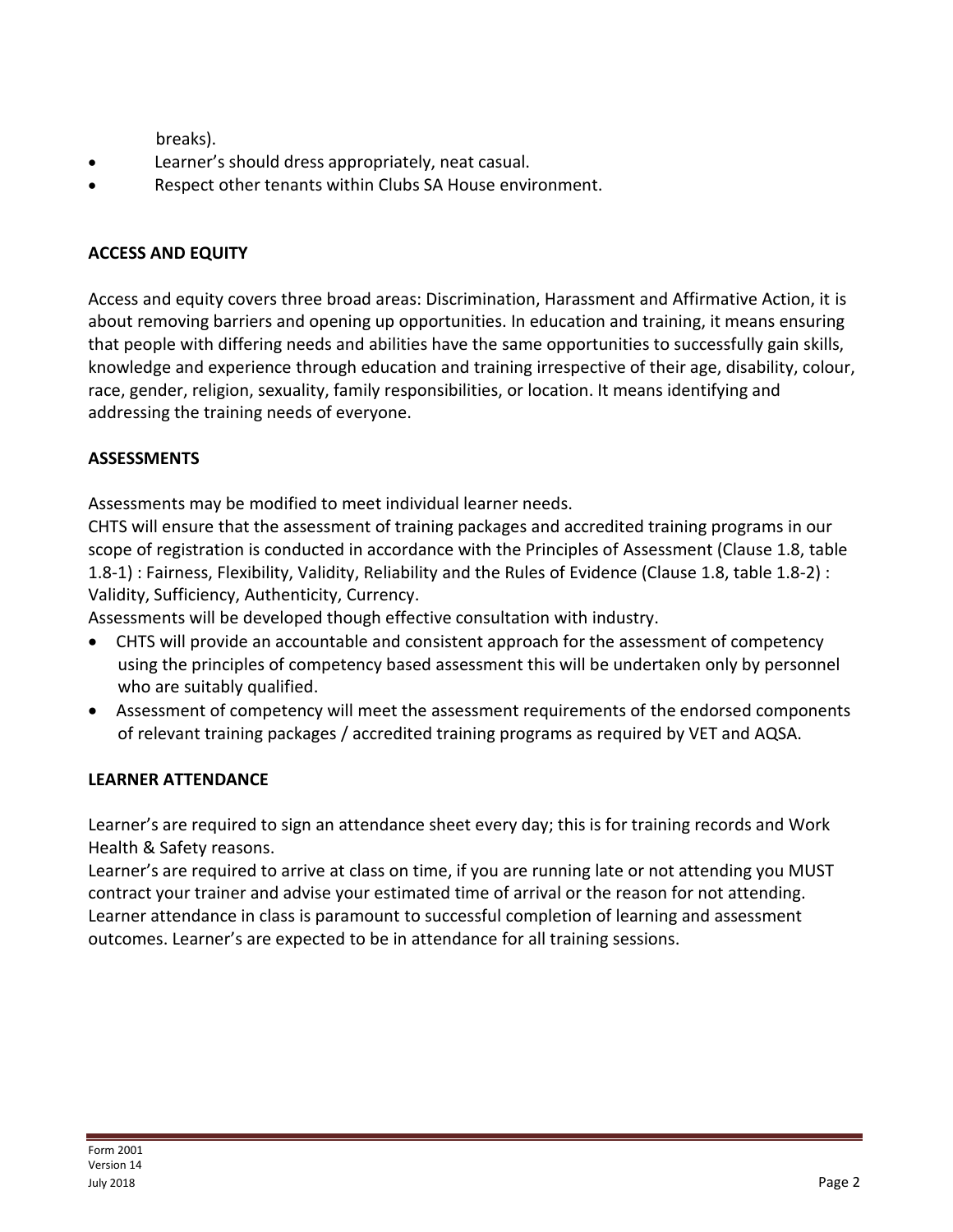## **LEARNER SUPPORT SERVICES**

CHTS understands that there may be times when personal issues my affect your ability to undertake your training. CHTS has identified a number of support mechanisms for learners who have special needs or require support or assistance to undertake or complete their learning. Discuss with your trainer if you require Language, Literacy and Numeracy assistance.

# **DISCIPLINARY PROCEDURES FOR PLAGIARISM**

When submitting assessments learners sign an assessment cover sheet which states: *'I declare this assessment is my own work according to Complete Hospitality Training Skills Policy on Plagiarism.'*

Upon marking of your assessment if it is found that you have plagiarized, action will be taken. You will be found 'not yet competent' for that particular unit however; you will be given another opportunity to resubmit your assessment. This will be reassessed and you will have another change to gain a competent result for that unit.

## **COMPLAINTS AND APPEALS**

All complaints and appeals are recorded, acknowledged and dealt with fairly, efficiently and effectively. All learners of CHTS are entitled to train in an environment in which they feel safe and comfortable. Complaints and Appeals can include assessment decisions made by CHTS or a third party. If circumstances arise where a learner does not feel safe or comfortable and feels they have been treated unfairly, the learner has the grounds to undergo the complaints and appeals process used by CHTS in line with ASQA Standard 6.

Complainant or appellants will be kept informed of the progress and in writing if the process to finalise the complaint for appeal is going to take longer than 60 days. Records are kept of all complaints and appeals and appropriate actions are taken by CHTS to eliminate the likelihood of reoccurrence.

Individuals may want to contact the Office of the Training Advocate at; <http://www.trainingadvocate.sa.gov.au/>Phone 1800 006 488

## **COURSE INFORMATION**

Prior to enrolment or commencement of a course with CHTS the learner is given information to enable them to make informed decisions regarding training. This includes code, title and currency of certificate or unit of competency, estimated duration, location, delivery modes, fees and refunds and information on how to create a Unique Learner Identifier (USI). CHTS will take into account the learners existing skills and competencies with regard to RPL applications. CHTS will inform the learner of any work placement arrangement and support services available.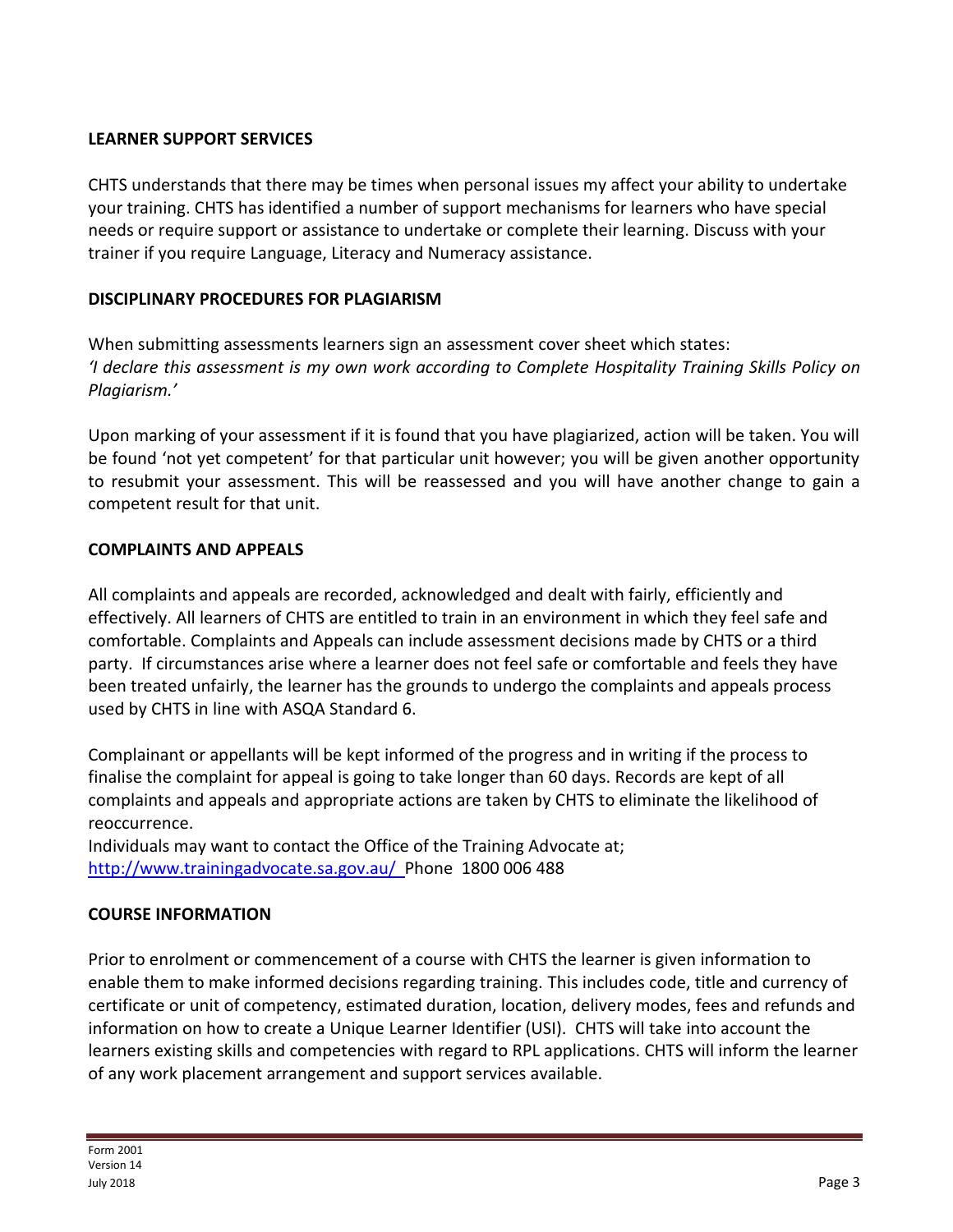# **FEES / REFUNDS**

Written information is provided to the learner prior to enrolment or commencement: course fees, payment terms and condition, refund terms and conditions. CHTS has processes in place where prepaid fees in excess of \$1,500 are collected from individual learners.

All requests for refunds must be submitted in writing. No refund is payable to participants who leave before finalising the course / competency unit / qualification, unless they can provide a medical certificate or show extreme personal hardship. In that case, fees may be refunded on a pro-rata basis.

## **ISSUING OF QUALIFICATIONS / RECORDS MANAGEMENT**

All AQF certification / testamur's issued by CHTS will comply with of ASQA standards. Testamur's will be issued within 30 calendar days to learners who have been assessed as meeting the requirements of the training product as specified in the relevant training package or VET accredited course, providing all fees have been paid. A register is maintained by CHTS of all qualifications issued, qualifications can be re-issued to learners at a cost. All testamur records are kept for 30 years from date of issue. Learners can request to access their records. No qualification or unit of competence certification can be issued until the learners USI has been verified by CHTS.

## **LANGUAGE, LITERACY AND NUMERACY**

Learners must inform CHTS of any Language, Literacy and Numeracy issues that may require learning assistance. All CHTS courses are conducted in English and include a written and or practical assessment as part of the evaluation process, trainers are advised if a learner needs special communication assistance. CHTS is committed to ensuring successful learner outcomes by only enrolling learners who have the capacity to fulfil the requirements to complete the qualification in which they have enrolled. All marketing materials state that prospective learners must have the language, literacy and numeracy skills to succeed.

#### **PRIVACY**

CHTS is bound by the Privacy Amendment Act 2014. CHTS only collects information that relates to a learner's training and takes all reasonable steps to protect personal information from misuse, loss, unauthorised access, modification or disclosure including restricted access to electronic files, secure storage of paper files and back up of data.

A learner may access their files at any time. To request to see their records a learner must apply in writing, complete a 'Request to Access Learner Record' form and lodge with CHTS management. Access can be provided within 24 hours of the request.

CHTS may use and disclose your personal information for the primary purpose for which it was collected, for reasonably expected secondary purposes, and in other circumstances authorised by the Privacy Amendment Act 2014.